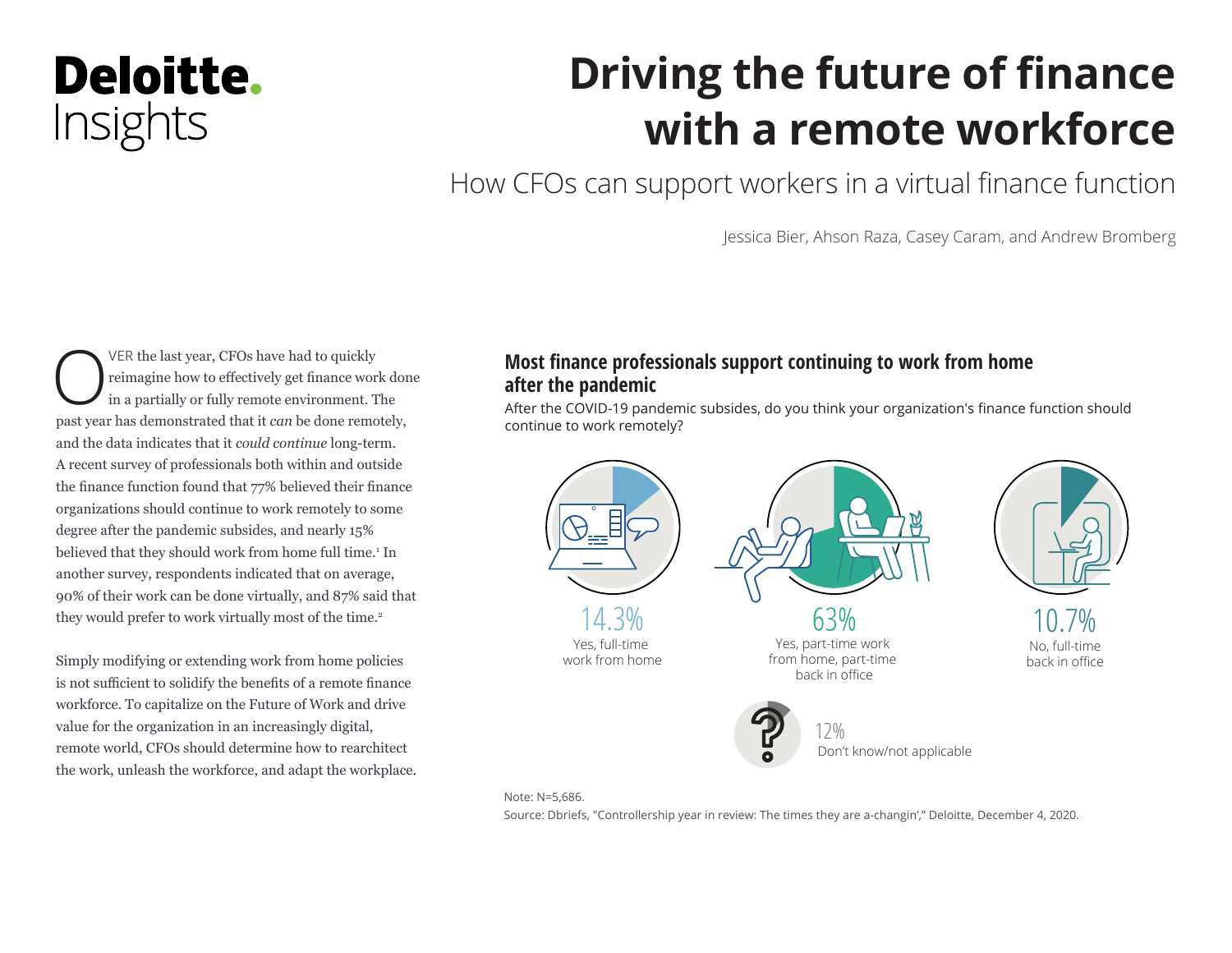- **Rearchitect the work:** In an increasingly remote and digital environment, automation is quickly becoming reality for finance teams. Finance leaders can leverage these new processes to shift workforce capacity from transactional work to strategic work that delivers net new value to the business. This will also likely require new workforce capabilities.
- **Unleash the workforce:** Without the limitations of a physical office, finance leaders can partner with HR to access top talent and elusive skills from anywhere across the globe. A global talent market in combination with a broad workforce ecosystem—ranging from full-time to gig talent—can allow CFOs to drive superior performance with a nimbler workforce.
- **Adapt the workplace:** With many activities executed remotely, finance leaders can reimagine the office with the objectives of creating connection, promoting collaboration and productivity, and driving culture. Teams should determine when in-person connectivity is critical (e.g., certain periodclose activities, new hire onboarding, launching a new initiative, etc.) and be intentional about when to convene in the office.

For additional insights on equipping your finance workforce for the future, check out our previous charticle, *[Emerging](https://www2.deloitte.com/us/en/insights/topics/strategy/technology-benefits-finance-organization.html?id=us:2di:3em:4di6964:5awa:6di:MMDDYY:&pkid=1007377)  [technologies' benefits to the finance workforce](https://www2.deloitte.com/us/en/insights/topics/strategy/technology-benefits-finance-organization.html?id=us:2di:3em:4di6964:5awa:6di:MMDDYY:&pkid=1007377)*.

## **Endnotes**

- 1. Dbriefs, "[Controllership year in review: The times they are a-changin',](https://www2.deloitte.com/us/en/events/financial-executives-dbriefs-webcasts/2020/controllership-year-review.html)" Deloitte, December 4, 2020.
- 2. Deloitte, "Reimagine Work—Employee Sentiment Survey," December 2020.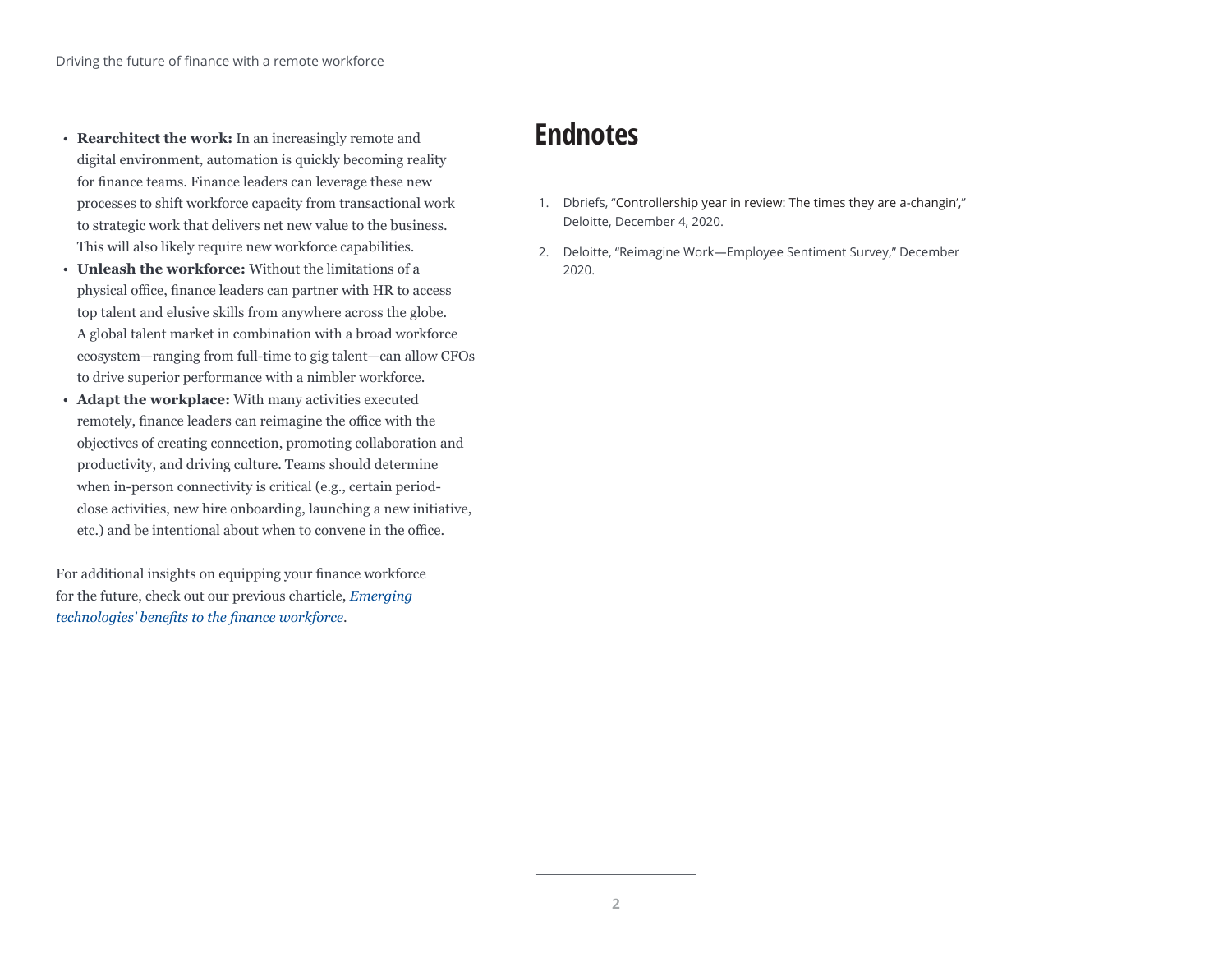## **About the authors**

#### **Jessica Bier | jbier@deloitte.com**

Jessica Bier serves as the US human capital finance transformation leader bringing solutions to the people issues in the rapidly evolving Finance function, including the workforce transformation emerging in the future of work. She brings over 20 years of experience in human capital, focused on the people side of transformations delivering organizational design—manager and team capability development shared services, technology and process adoption, leadership and executive team development, communications, and workforce transition. Bier is passionate about advancing inclusion in business.

#### **Ahson Raza | ahsoraza@deloitte.com**

Ahson Raza is a senior manager in the Human Capital Finance Transformation practice with a focus on life sciences and health care clients. In his role, he helps clients activate their finance and digital transformations with an emphasis on organization and workforce solutions, including the future of work, operating model, digital enablement, change management, and learning. Raza brings more than 15 years of industry and consulting experience and has led many largescale organization transformation programs, helping clients evolve the role of their finance and digital organizations to drive enterprise value. He also leads the Eminence and Oracle Ignite efforts for Deloitte's Human Capital Finance Transformation practice, where he focuses on research, insights, and trends disrupting the workforce of the future.

#### **Casey Caram | ccaram@deloitte.com**

Casey Caram, a leader in Deloitte Consulting LLP's Human Capital practice, partners with leaders in the health care sector and finance function to achieve their quality, service, and cost goals by leveraging organization and workforce solutions to lower costs, enhance capabilities, and improve performance. Over his career, Caram has led functional and enterprisewide transformation efforts for several of the nation's top health care organizations. He also leads Deloitte's Center of Excellence for Human Capital Finance Transformation where he focuses on transforming finance to the future of work. Caram holds an MBA in strategy and leadership from the University of North Carolina Chapel Hill Kenan-Flagler School of Business.

#### **Andrew Bromberg | abromberg@deloitte.com**

Andrew Bromberg is a manager in Deloitte Consulting LLP's Human Capital Organization Transformation practice. He works with clients in the consumer industry to develop change management, communications, and training solutions to drive digital and workforce transformations. Bromberg also manages eminence for Deloitte's Human Capital Finance Transformation practice, focusing on equipping the finance workforce for the future. He holds an MBA from the University of Michigan's Ross School of Business.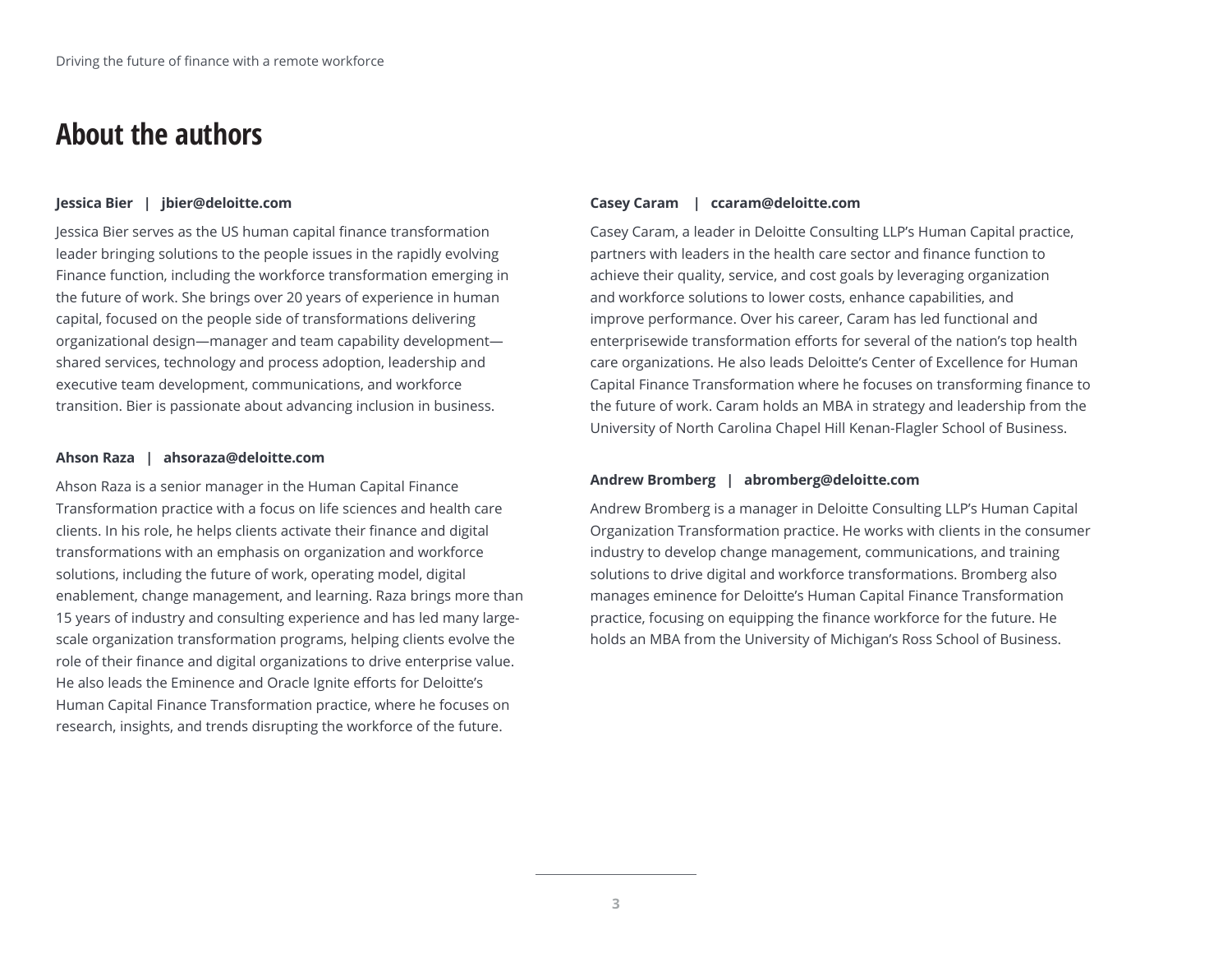Driving the future of finance with a remote workforce

### **Finance Transformation Services**

CFOs know finance transformation can be difficult and time-consuming. But they also know it's an effective way to keep up with the changing needs of the business. Whether it's technology disruption, business model innovation, or a new industry ecosystem, Deloitte helps finance organizations look ahead to what's next while keeping the ship on a steady course. To learn more, visit [Deloitte.com.](https://www2.deloitte.com/us/en/pages/finance-transformation/solutions/finance-transformation-services-offerings.html)